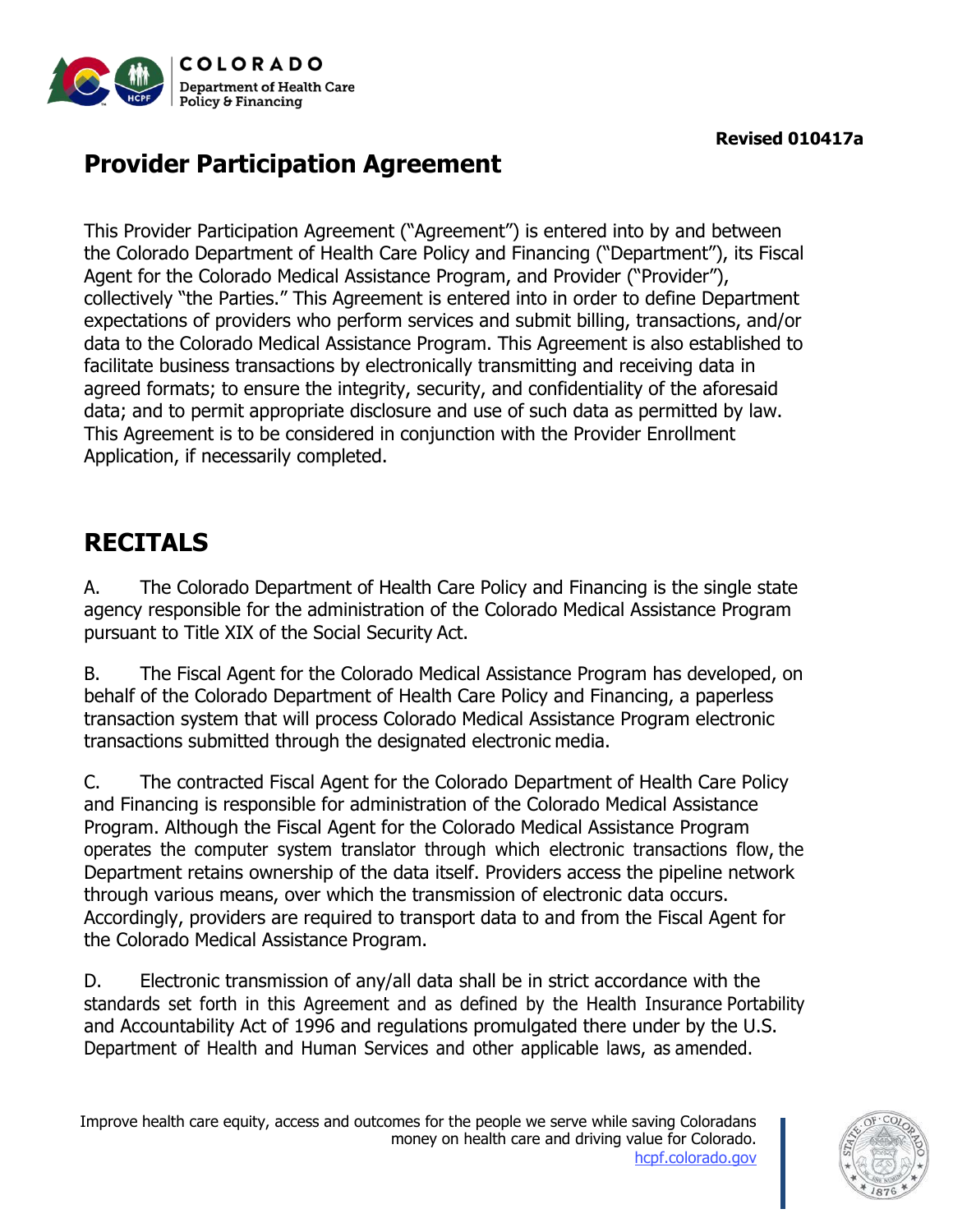E. This Agreement is subject to modification, revision, or termination according to changes in federal or state laws, rules, or regulations. This Agreement will be deemed modified, revised, or terminated to comply with any change on the effective date of such change.

F. This Agreement delineates the responsibilities of the Parties, and any agent, subcontractor, or employee of a Party, in regard to the Colorado Medical Assistance Program. As consideration for acceptance as an enrolled provider in the Colorado Medical Assistance Program, the Provider certifies and agrees to the terms and conditions set forth below.

### **DEFINITIONS**

For the purpose of this Agreement:

A. "Colorado Department of Health Care Policy and Financing" means the Colorado State governmental agency responsible for the administration of the Colorado Medical Assistance Program pursuant to Title XIX of the Social Security Act.

B. "Standard" is defined in 45 C.F.R. § 160.103.

C. "Provider" refers to any health care provider with a current Colorado Medical Assistance Program Provider ID number or any health care provider submitting an application to become a Colorado Medical Assistance Program Provider. "Provider" also includes all agents, subcontractors, or employees of a Colorado Medical Assistance Program Provider.

D. "Transaction" is defined in 45 C.F.R. § 160.103.

E. "Transactions and Code Set Regulations" mean those regulations governing the transmission of certain health claims transactions as promulgated by the U.S. Department of Health and Human Services in 45 C.F.R. Parts 160 and 162.

#### **PROVIDER PARTICIPATION**

A. Provider shall comply with all applicable provisions of the Social Security Act, as amended; federal or state laws, regulations, and guidelines; and Department rules. Provider shall limit the use or disclosure of information/data concerning Colorado

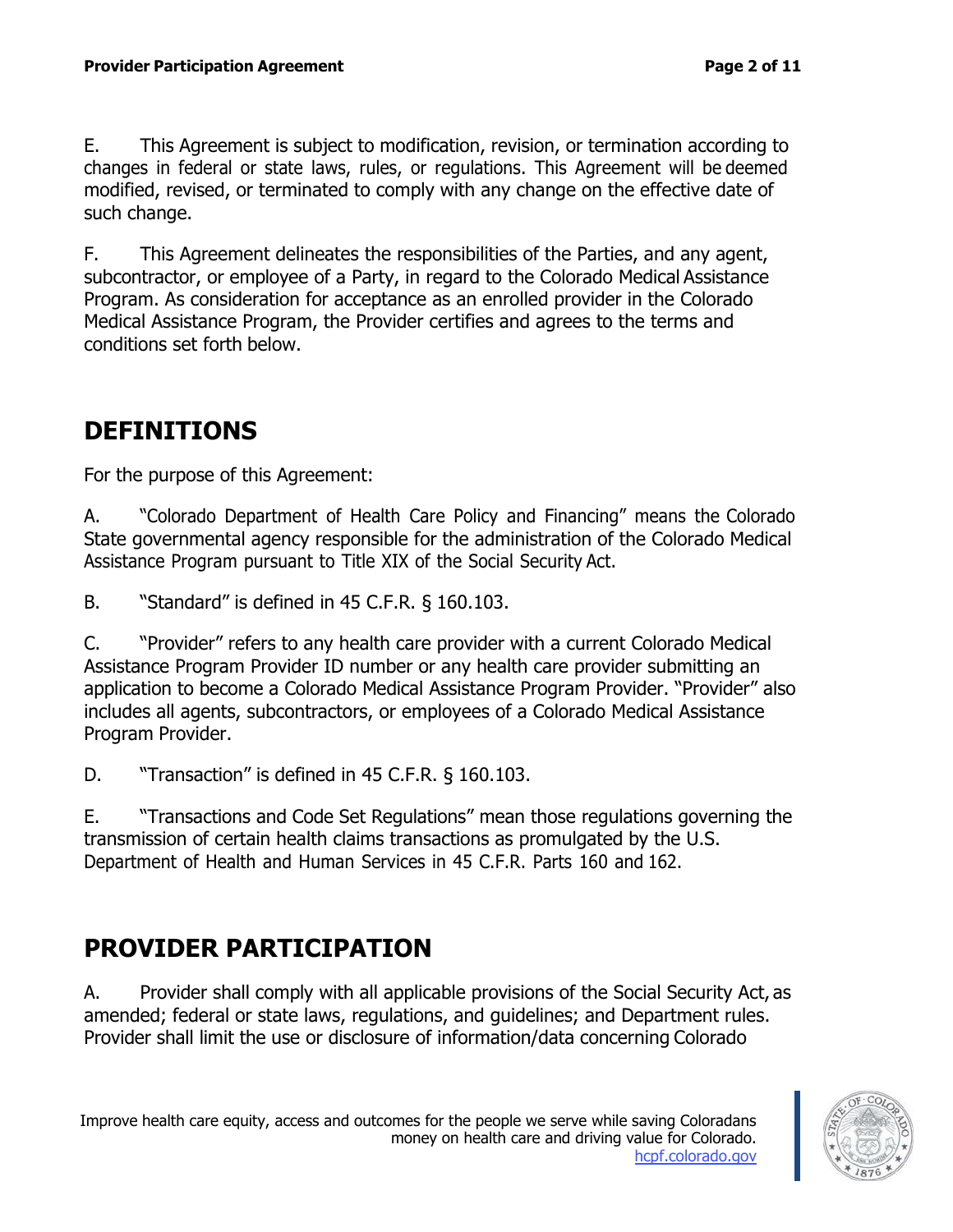Medical Assistance Program clients to the purposes directly connected with the administration of the Colorado Medical Assistance Program.

B. Provider shall accept full legal responsibility for all claims submitted under the Provider's Colorado Medical Assistance Program ID number to the Colorado Medical Assistance Program and shall comply with all federal and state civil and criminal statutes, regulations and rules relating to the delivery of benefits to eligible individuals and to the submission of claims for such benefits. Provider understands that noncompliance could result in no payment for services rendered.

C. Provider shall request payment only for those services which are medically necessary or considered covered preventive services, and rendered personally by the Provider or rendered by qualified personnel under the Provider's direct and personal supervision. Provider shall submit claims only for those benefits provided by health care personnel who meet the professional qualifications established by the State. Provider understands that any misrepresentation or falsification by another may result in fines and/or imprisonment under state or federal law.

D. Provider shall maintain records that fully and accurately disclose the nature and extent of benefits provided to eligible clients/patients in accordance with the regulations of the Department. Provider shall maintain licensure and/or certification granted by the State licensing agency that regulates the services that are provided, and shall make disclosure of ownership and provide access to medical records and billing information to the Department, or its designees, as required by federal and state laws and regulations.

E. Provider shall maintain records for six (6) years unless an additional retention period is required under state or federal regulations, such as an audit started before the six (6) year period ended or based on a specific contract between the Provider and the Department.

F. The US Department of Health and Human Services, the Department, or the State Attorney General's Medicaid Fraud Control Unit, or their designees, has the right to audit and confirm for any purpose any information submitted by the Provider. Provider shall furnish information about submitted claims, any claim documentation records, and original source documentation; including provider and patient signatures, medical and financial records in the Provider's office or any other place, and any other relevant information upon request. Any and all incorrect payments discovered as a result of an audit will be adjusted or fully recovered according to the applicable provisions of the Social Security Act, as amended, federal or state laws, regulations, and guidelines.

G. Provider shall accept as payment in full, amounts paid in accordance with schedules established by the Department. Provider shall not bill supplemental charges to the client, except for amounts designated as co-payments by the Department.

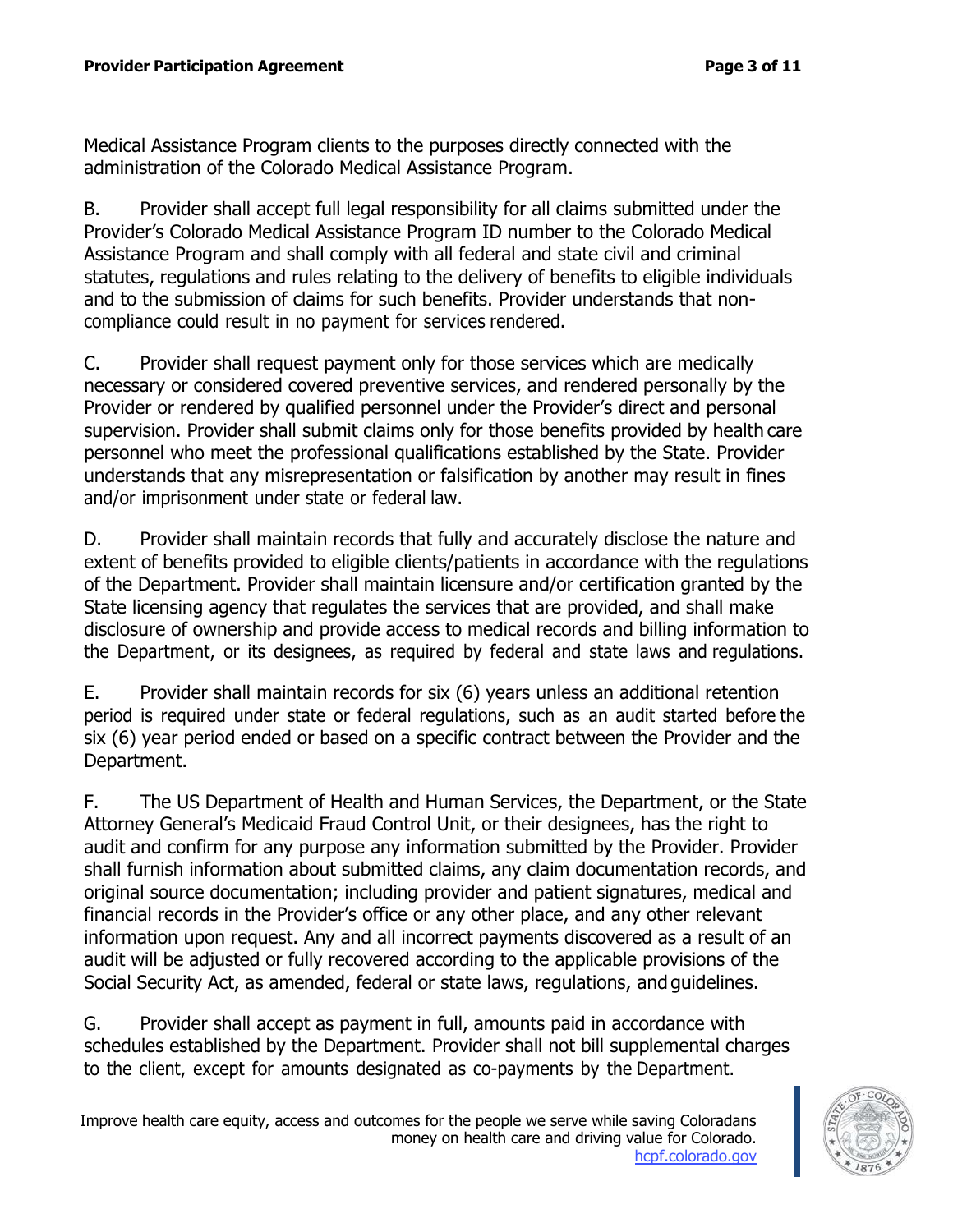Provider shall not bill the client for any covered items or services that are reimbursable under the rules and regulations of the Department, or for any items or services that are not reimbursable but would have been had the Provider complied with the rules and regulations of the Department. Provider shall record all payments received or applied from any other sources on the claim.

H. Provider certifies that items and services provided will be available without discrimination as to race, color, religion, age (except as provided by law), sex, marital status, political affiliation, disability, or national origin. Provider hereby certifies compliance with Section 504 of the Rehabilitation Act of 1973 which provides that, "no otherwise qualified individual with a disability...shall, solely by reason of her or his disability, be excluded from participation in, be denied the benefits of, or be subjected to discrimination under any program or activity receiving Federal financial assistance..."

I. If, at any time from the date of this Agreement, the Department determines that Provider has failed to maintain compliance with any state or federal laws, rules, or regulations, Provider may be suspended from participation in the Medical Assistance Program, and may be subjected to administrative actions authorized by federal or state law or regulation, criminal investigation, and/or prosecution.

J. Department payment by electronic funds transfer (EFT) and advisement by deposit notice or remittance statement represents Provider's confirmation that funds were accepted for services rendered and billed.

K. Provider, and person signing the claim or submitting electronic claims on Provider's behalf, understands that failure to comply with any of the above in a true and accurate manner will result in any available administrative or criminal action available to the Department, the State Attorney General's Medicaid Fraud Control Unit, or other government agencies. The knowing submission of false claims or causing another to submit false claims may subject the persons responsible to criminal charges, civil penalties, and/or forfeitures.

L. Pursuant to federal regulations at 42 CFR § 455.105, provider shall submit, within 35 days of the date on a request by the Secretary or the Medicaid agency, full and complete information about (1) The ownership of any subcontractor with whom the provider has had business transactions totaling more than \$25,000.00 during the 12 month period ending on the date of the request; and, (2) Any significant business transactions between the provider and any wholly owned supplier, or between the provider and any subcontractor, during the 5-year period ending on the date of the request. Significant business transaction means any business transaction or series of transactions that, during any one fiscal year, exceed the lesser of \$25,000.00 and 5 percent of a provider's total operating expenses.

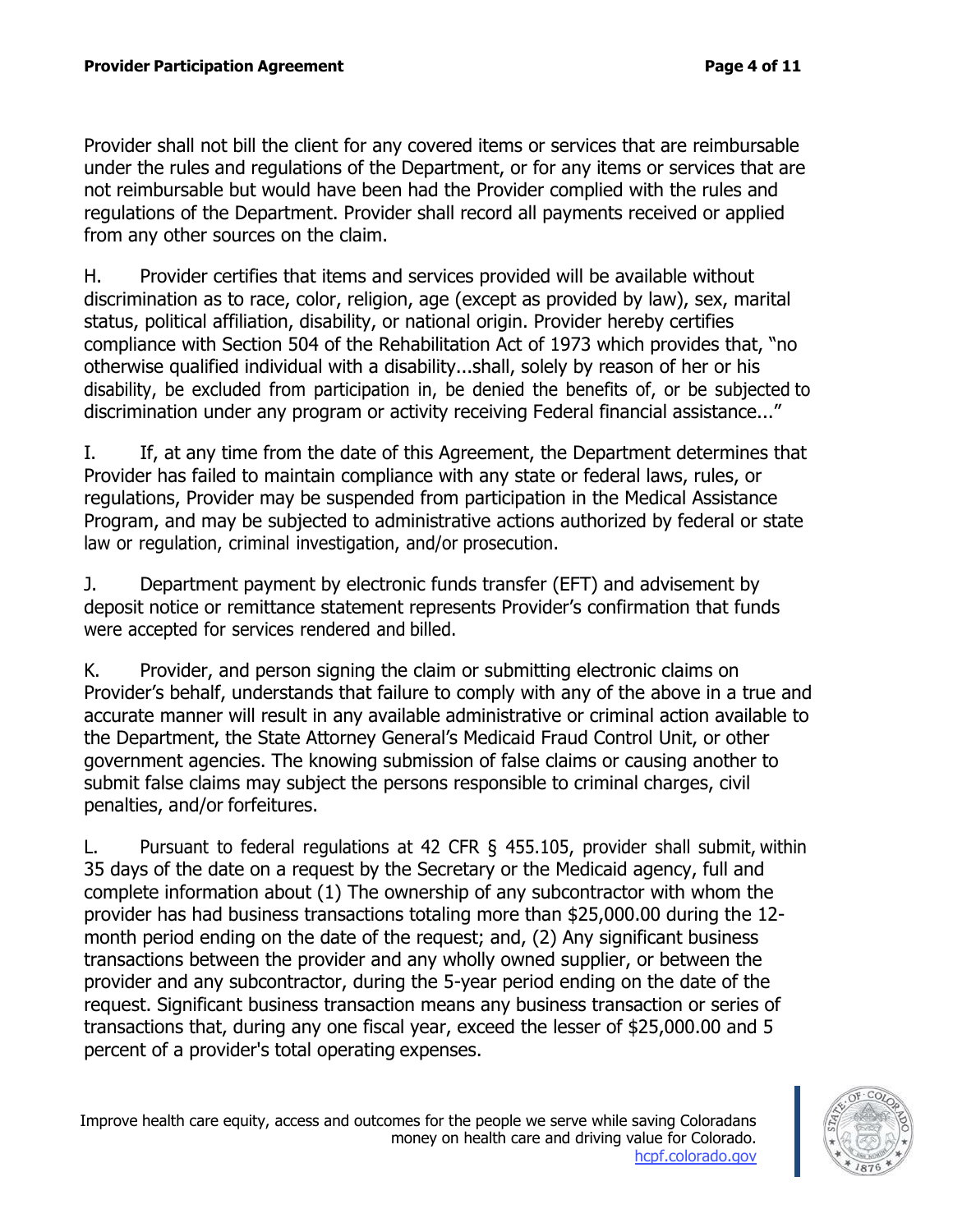M. Pursuant to federal regulations at 42 CFR § 455.434, provider shall consent to criminal background checks including fingerprinting when required to do so under state law or by the level of screening based on risk of fraud, waste, or abuse as determined for the category of the provider.

N. Pursuant to federal regulations at 42 CFR § 455.432, provider shall allow the Centers for Medicare & Medicaid Services (CMS), its agents, its designated contractors, State Attorney General's Medicaid Fraud Control Unit, or the State Medicaid agency to conduct unannounced on-site inspections of any and all provider locations.

O. Pursuant to federal regulations at 42 CFR § 431.107(b)(4), hospitals, nursing facilities, providers of home health care and personal care services, hospices, and HMOs shall comply with the advance directives requirements specified in 42 CFR part 489, subpart I and 42 CFR § 417.436(d).

P. Pursuant to federal statute at 42 U.S.C. § 1396a(68), any entity that makes or receives annual payments of at least \$5,000,000.00 under the State Plan, as a condition of receiving such payments, shall establish written policies for all employees of the entity (including management), and of any contractor or agent of the entity, that provide detailed information about the False Claims Act established under sections 3729 through 3733 of title 31, United States Code, administrative remedies for false claims and statements established under chapter 38 of title 31, United States Code, any State laws pertaining to civil or criminal penalties for false claims and statements, and whistleblower protections under such laws, with respect to the role of such laws in preventing and detecting fraud, waste, and abuse in Federal health care programs (as defined in 42 U.S.C. § 1320a-7b(f)); include as part of such written policies, detailed provisions regarding the entity's policies and procedures for detecting and preventing fraud, waste, and abuse; and include in any employee handbook for the entity, a specific discussion of the laws described above, the rights of employees to be protected as whistleblowers, and the entity's policies and procedures for detecting and preventing fraud, waste, and abuse.

Q. Pursuant to federal regulations at 42 CFR § 431.107(b)(5), provider shall furnish to the Department its National Provider Identifier (NPI) (if eligible for an NPI) and include it on all claims submitted under the Medicaid program.

R. Pursuant to federal regulations at 42 CFR § 455.106, before renewal of or entering into a provider agreement, or at any time upon written request by the Department, the provider shall disclose the identity of any person who: (1) Has ownership or control interest in the provider, or is an agent or managing employee of the provider; and (2) Has been convicted of a criminal offense related to that person's involvement in any program under Medicare, Medicaid, or the title XX services program since the inception of those programs.

Improve health care equity, access and outcomes for the people we serve while saving Coloradans money on health care and driving value for Colorado. hcpf.colorado.gov

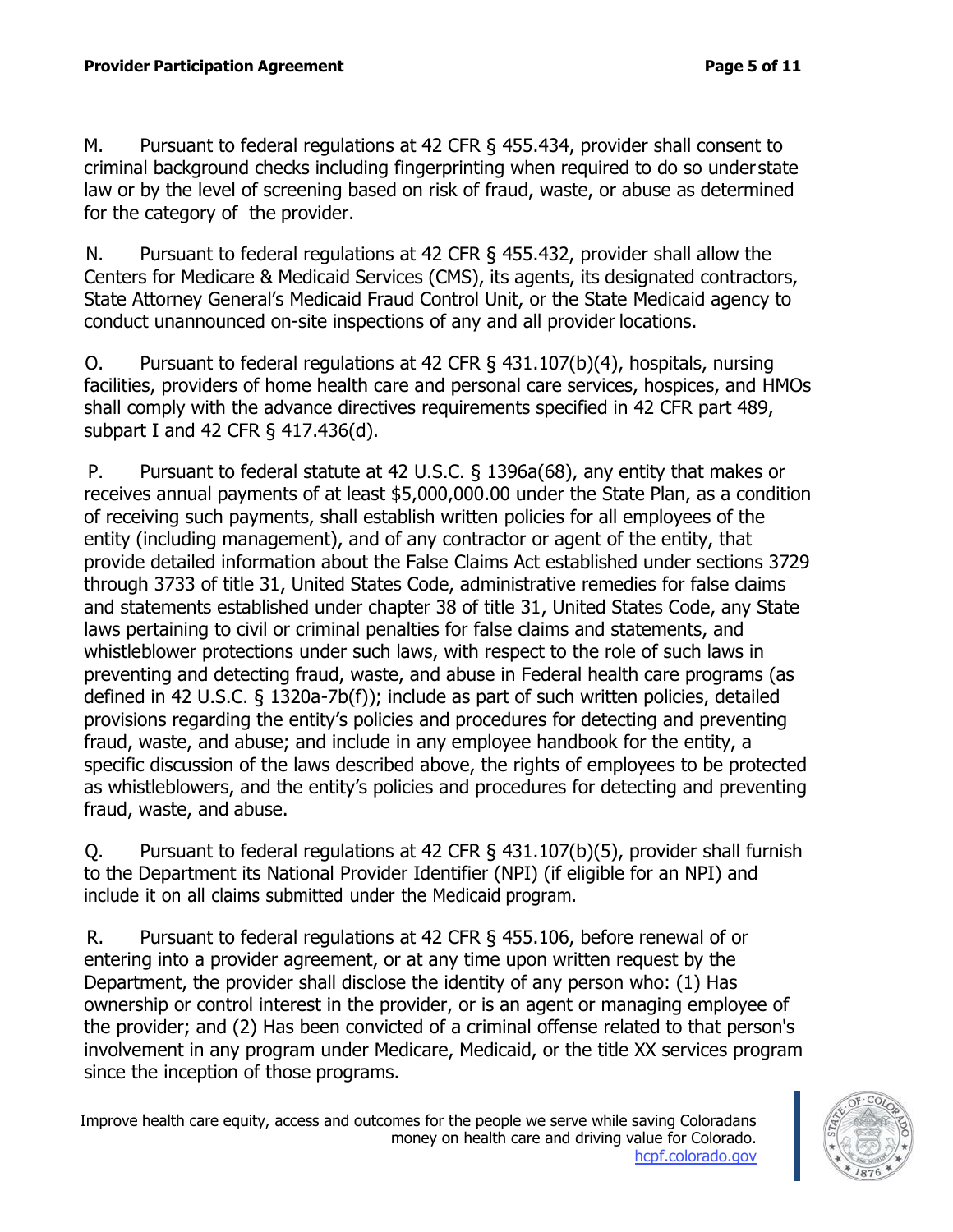S. At any time during the course of this Agreement, the Provider shall notify the Department of any material and/or substantial change in information contained in the enrollment application given to the Department by the Provider. This notification must be made in writing within thirty five (35) calendar days of the event triggering the reporting obligation. Material and/or substantial change includes, but is not limited to, a change in: ownership; disclosures; licensure; federal tax identification number; bankruptcy; any change in address, telephone number, or email address; and criminal convictions under 42 CFR § 455.106.

#### **GENERAL ELECTRONIC DATA INTERCHANGE TERMS AND CONDITIONS**

#### (Only applicable to those providers submitting and receiving data electronically)

A. The Parties shall submit claims and exchange data electronically using only those approved Transaction types and formats (versions) as selected by Provider within the Provider Enrollment Application.

B. For electronic claims, Provider shall ensure that all required provider and patient signatures, including, where applicable, appropriate signatures on behalf of the patient, and required physician certifications are on file in the Provider's office.

C. Transactions/documents will be transmitted electronically either directly or through a contracted third-party service provider, such as a vendor, billing agent, or clearinghouse. Provider may modify its election to use, not use, or change a third-party service provider by updating the Provider Enrollment Application. Provider will be responsible for the costs of any third-party service provider with which it contracts, and shall ensure that any third-party service provider contracted will properly institute and adhere to those procedures reasonably calculated to provide appropriate levels of security for the authorized transmission of data, and protection from improper access. No Party accepts responsibility for technical or operational difficulties that arise out of third-party service providers' business obligations and requirements that undermine the Transaction exchange between Provider and the Fiscal Agent for the Colorado Medical Assistance Program.

D. The Parties shall not change any definition, data condition, or use of a data element or segment in a Standard Transaction they exchange electronically, as per 45 C.F.R. § 162.915.

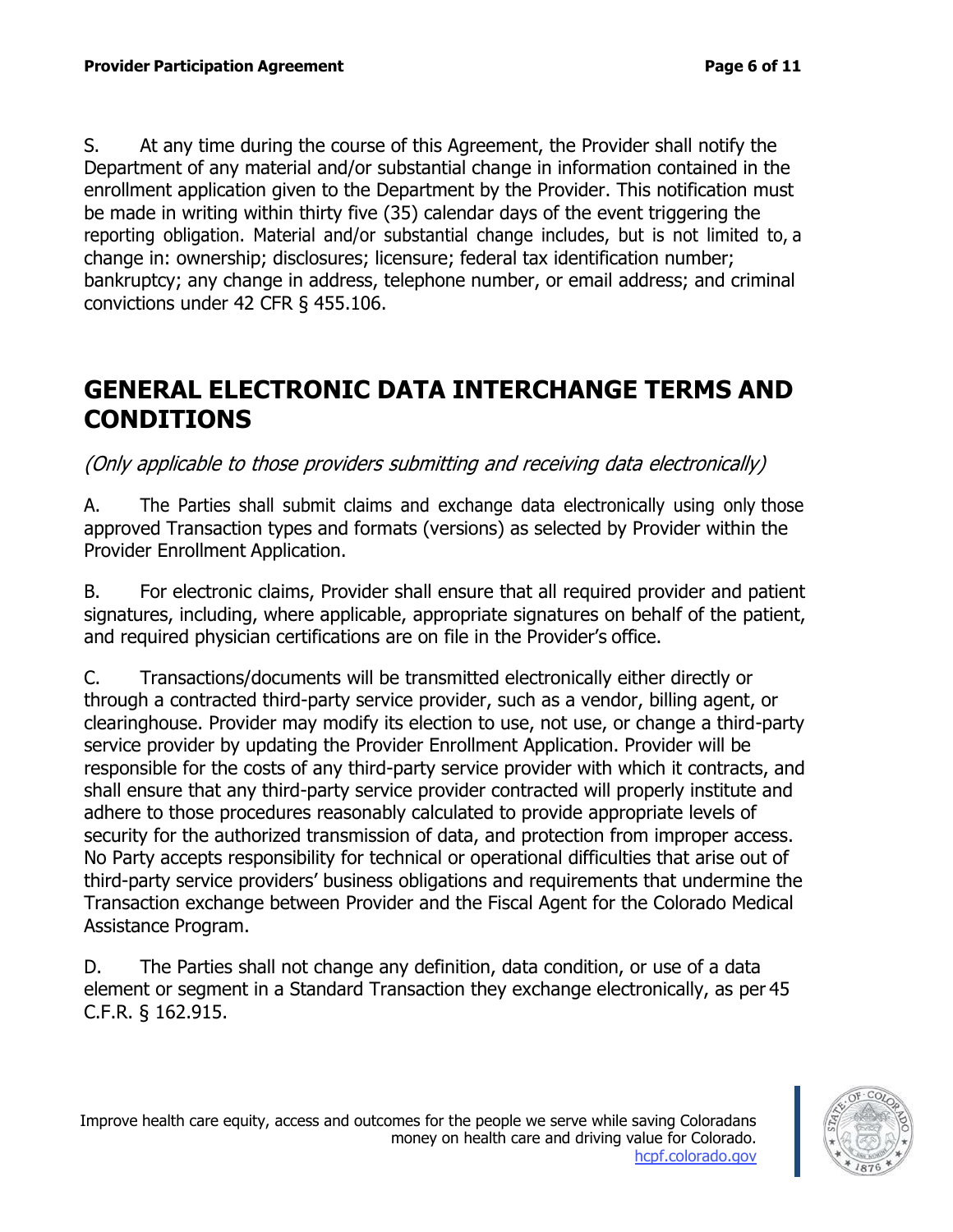E. The Parties shall not add any data elements or segments to the maximum defined data set, as per 45 C.F.R. § 162.915.

F. The Parties shall not use any code or data elements that are either marked "not used" in a Standard's implementation specification or are not in the Standard's implementation specification(s), as per 45 C.F.R. § 162.915.

G. The Parties shall not change the meaning or intent of a Standard's implementation specification(s), as per 45 C.F.R. § 162.915.

H. The Fiscal Agent for the Colorado Medical Assistance Program shall accept Transactions from Provider according to the Provider Enrollment Application, but may subsequently deny a Transaction for further processing if the Transaction is not submitted using the data elements, formats or Transaction types set forth in the Provider Enrollment Application. The Fiscal Agent for the Colorado Medical Assistance Program may return Provider to a test status if Provider repeatedly submits Transactions that do not meet the criteria set forth in the Provider Enrollment Application or if Provider repeatedly submits inaccurate or incomplete Transactions to the Fiscal Agent for the Colorado Medical Assistance Program.

I. Provider understands that the Fiscal Agent for the Colorado Medical Assistance Program or others may request an exception from the Transaction and Code Set Regulations from the U.S. Department of Health and Human Services. If an exceptionis granted, Provider shall participate fully with the Fiscal Agent for the Colorado Medical Assistance Program in the testing, verification, and implementation of a modification to a Transaction affected by the change.

J. Provider and the Fiscal Agent for the Colorado Medical Assistance Program shall keep code sets for the current billing period and appeals periods still open to processing under the terms of the health plan's coverage, as per 45 C.F.R. § 162.925(c)(2).

K. Transactions are considered properly received only after accessibility is established at the designated machine of the receiving Party. Once transmissions are properly received, the receiving Party shall promptly transmit an electronic acknowledgement that conclusively constitutes evidence of properly received Transactions. Each Party shall subject information to a virus check before transmission to the other Party.

L. The Fiscal Agent for the Colorado Medical Assistance Program may publish data clarifications ("Companion Guides") to complement each Implementation Guide. HIPAA Implementation Guides are available at [www.wpc-edi.com/hipaa/HIPAA\\_40.asp.](http://www.wpc-edi.com/hipaa/HIPAA_40.asp) Companion Guides are available on the Department's website at colorado.gov/hcpf >

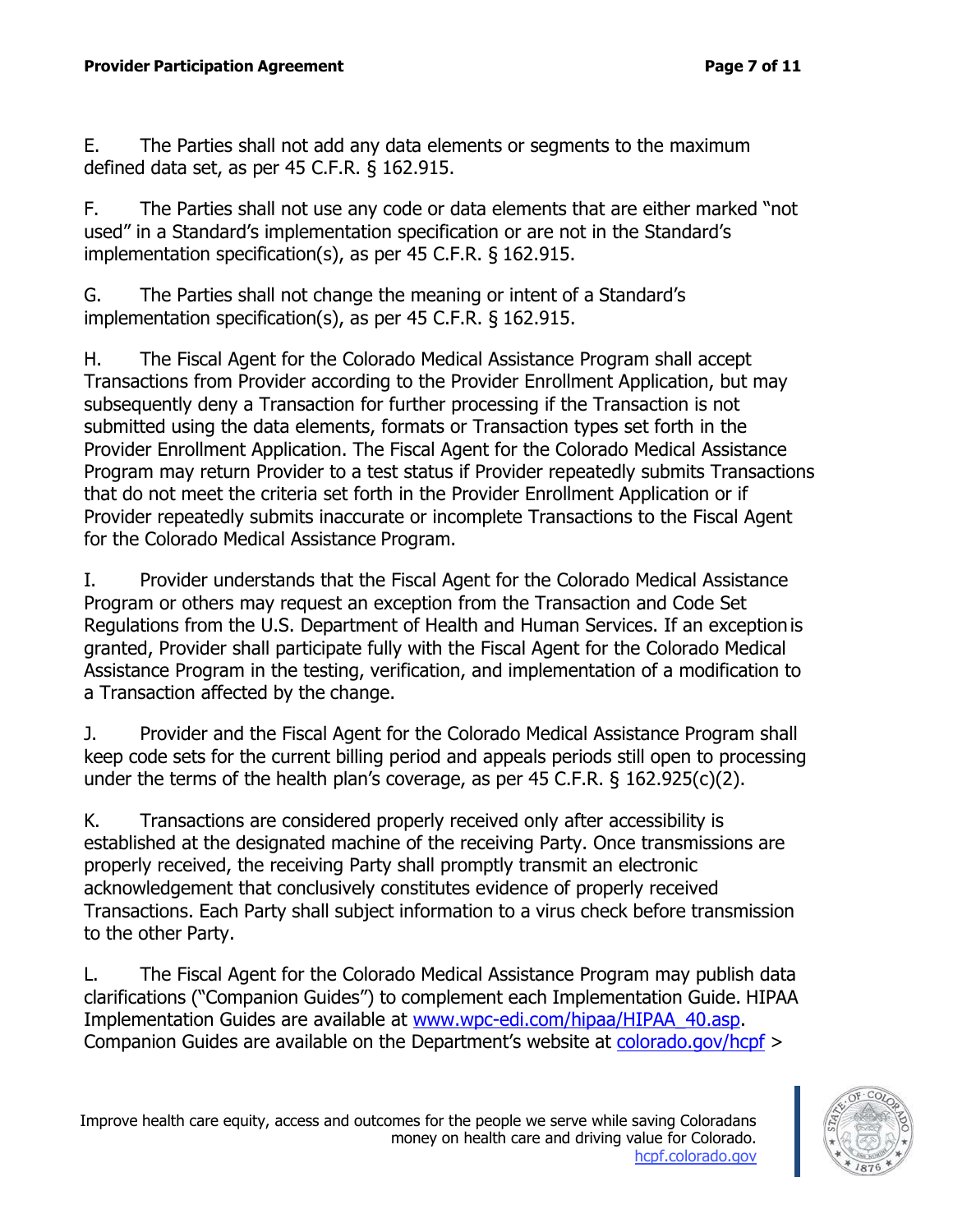For Our Providers >Provider Services (training & more) > Get Info, FAQs & More >EDI Support Specifications > Companion Guides.

### **ELECTRONIC CONFIDENTIALITY, PRIVACY AND SECURITY**

(Only applicable to those providers submitting and receiving data electronically)

A. The Health Insurance Portability and Accountability Act of 1996 (HIPAA) Privacy and Security Regulations (45 C.F.R. Parts 160 and 164) apply to all health plans, health care clearinghouses, and health care providers that transmit protected health information in electronic transactions; and extends to any business associate working on behalf of a covered entity. As such, it is expected that all Parties will implement and maintain appropriate policies, procedures, and mechanisms to protect the privacy and security of protected health information that is maintained by, and transmitted between, the Parties.

B. Any electronic protected health information furnished to one Party by any other Party will be used only as authorized under the terms and conditions of this Agreement and the Provider Enrollment Application, and may not be further disclosed. The Parties shall establish appropriate administrative, technical, procedural, and physical safeguards to ensure the confidentiality, integrity, and availability of all electronic protected health information that is created, received, maintained, or transmitted as part of this Agreement. Provider shall obtain satisfactory assurance and documentation thereof, as required by 45 C.F.R. § 164.502(e), from any business associate with whom it contracts, and any subcontractors thereof, that all protected health information covered by this Agreement will be appropriately safeguarded.

C. In the event the Department determines, or has a reasonable belief that Provider has made or may have made disclosure of Colorado Medical Assistance Program client protected health information that is not authorized by this Agreement, the Provider Enrollment Application, or other written Department authorization, the Department, in its sole discretion, may require the Fiscal Agent for the Colorado Medical Assistance Program and/or Provider to: (a) promptly investigate and report to the Department determinations regarding any alleged or actual unauthorized disclosure; (b) promptly resolve any problems identified by the investigation; (c) submit a formal written response to an allegation of unauthorized disclosure; (d) submit a corrective action plan with steps designed to prevent any future unauthorized disclosures; and/or (e) return data to the Department.

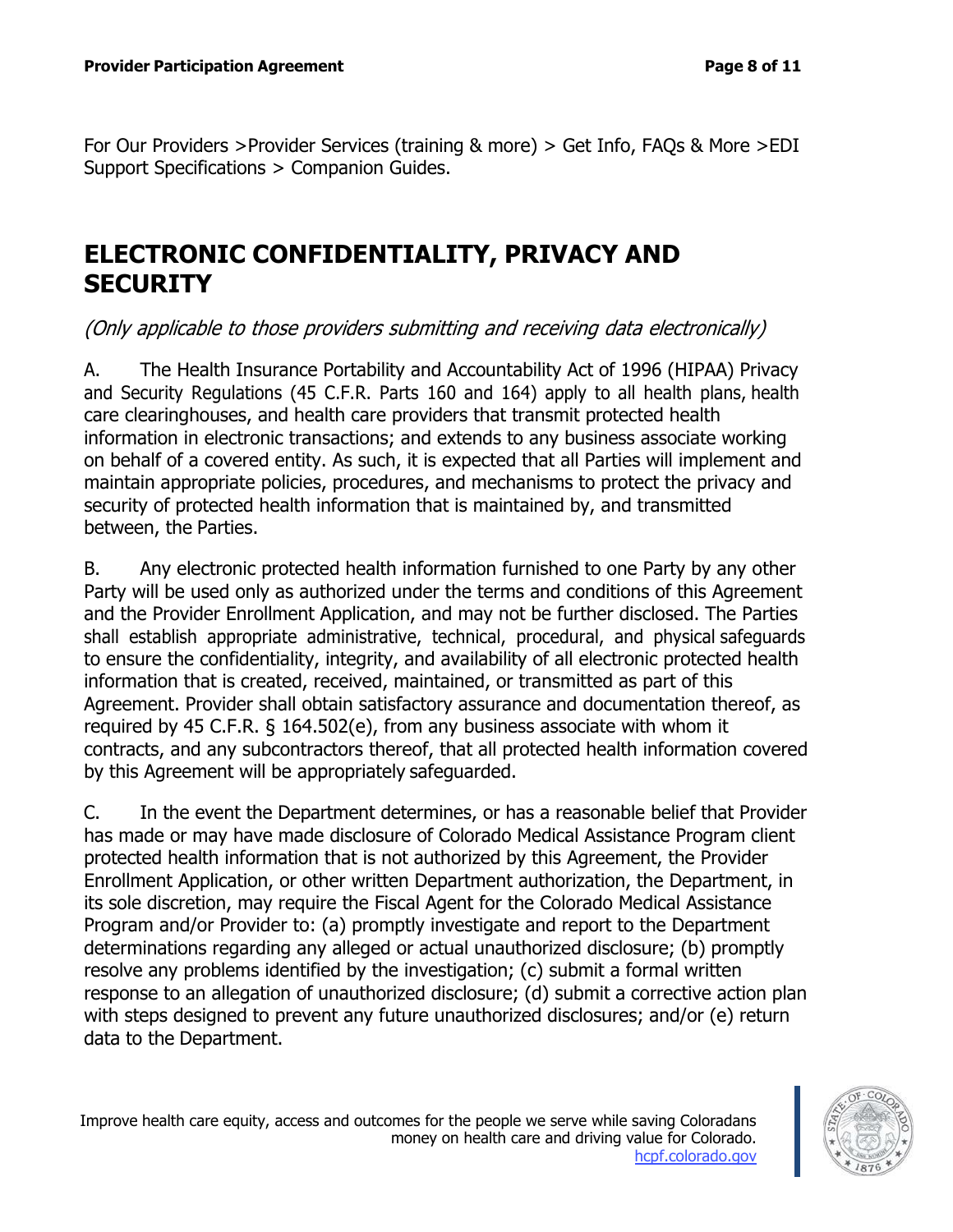# **ASSIGNMENT OF AGREEMENT**

A. This Agreement is entered into solely between, and may be enforced only by the Parties. This Agreement shall not be deemed to create any rights in third parties or to create any obligations of the Parties to any third party.

B. No Party may assign this Agreement without the prior written consent of the Department, and such consent may not be unreasonably withheld.

# **MODIFICATIONS**

A. This Agreement contains the entire agreement between the Parties and supersedes any previous understanding, commitment or agreements, oral or written, concerning the electronic exchange of information/data. Any change to this Agreement will be effective only when set forth in writing and executed by all Parties.

# **DISPUTES AND LIMITATION OF LIABILITY**

A. This Agreement will be interpreted consistently with all applicable federal and state laws. In the event of a conflict between applicable laws, the more stringent law will be applied. This Agreement and all disputes arising from or relating in any way to the subject matter of this Agreement will be governed by and construed in accordance with Colorado law, exclusive of conflicts of law principles. The exclusive jurisdiction for any legal proceeding regarding this agreement shall be in the courts of the State of Colorado and the Parties hereby expressly submit to such jurisdiction.

B. Parties shall use reasonable efforts to assure that the information  $-$  data, electronic files and documents supplied hereunder – are accurate. However, Provider shall indemnify, save, and hold harmless the Department, its employees and agents, against any and all claims, damages, liability and court awards including costs, expenses, and attorney fees incurred as a result of any act or omission by the Provider, or its employees, agents, subcontractors, or assignees pursuant to the terms of this Agreement.

C. Notwithstanding anything herein to the contrary, no term or condition shall be deemed, construed or interpreted as a waiver, express or implied, of any of the immunities, rights, benefits, protections, or provisions, of the "Colorado Governmental Immunity Act", 24-10-101, et seq., C.R.S., as now or hereafter amended ("Immunity

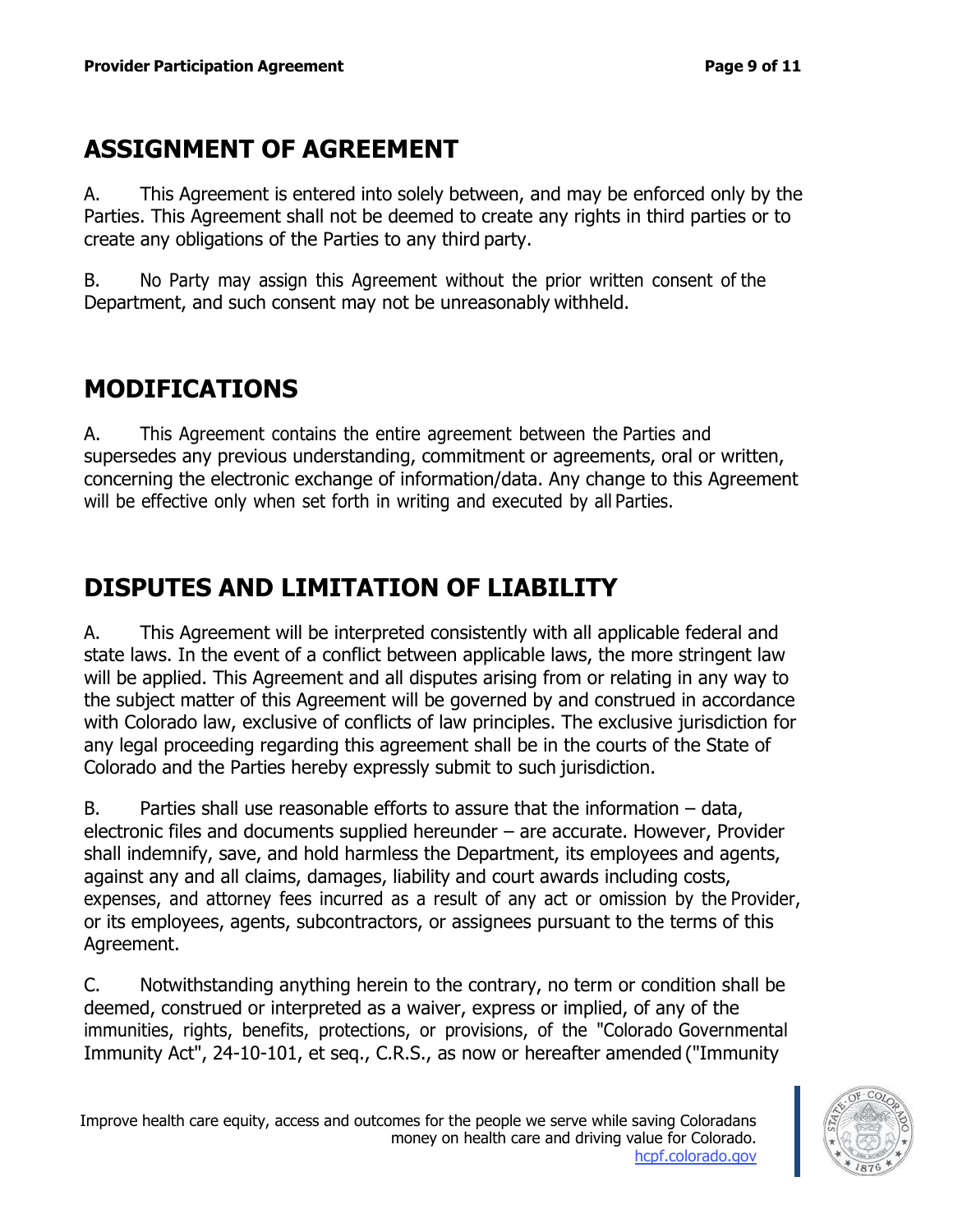Act"), nor of the Risk Management self-insurance statutes at 24-30-1501, et seq., C.R.S., as now or hereafter amended ("Risk Management Act"). The Parties understand and agree that the liability of the State of Colorado, its departments, institutions, agencies, boards, officials and employees is controlled and limited by the provisions of the Immunity Act and the Risk Management Act, as now or hereafter amended. Any provision of this Agreement, whether or not incorporated herein by reference, shall be controlled, limited, and otherwise modified so as to limit any liability of the State to the above cited laws. In no event will the State be liable for any special, indirect, or consequential damages, even if the State has been advised of the possibility thereof.

D. DISCLAIMER OF WARRANTIES. THE PARTIES HEREBY EXCLUDE ALL EXPRESS AND IMPLIED WARRANTIES, INCLUDING BUT NOT LIMITED TO THE IMPLIED WARRANTIES OF MERCHANTABILITY AND THE IMPLIED WARRANTY OF FITNESS FOR A PARTICULAR PURPOSE. THERE ARE NO WARRANTIES WHICH EXTEND BEYOND THE DESCRIPTION OF THE FACE OF THIS AGREEMENT.

E. Provider warrants and represents that at the time of entering into this Agreement, neither Provider nor any of its employees, contractors, subcontractors or agents are identified on the HHS/OIG List of Excluded Individuals/Entities (available at https://oig.hhs.gov/> Exclusions Database). In the event Provider or any employees, subcontractors or agents thereof becomes an ineligible person after entering into this Agreement or otherwise fails to disclose its ineligible person status, Provider shall have an obligation to immediately notify the Department of such ineligible person status and within ten days of such notice, remove such individual from responsibility for, or involvement with the Providers business operations related to this Agreement.

## **TERMINATION**

A. This Agreement shall remain in effect until terminated by any Party with not less than thirty (30) days prior written notice to the other Parties. Such notice shall specify the effective date of termination. In the event of a material breach of this Agreement by Provider, as determined by the Department, the Department may terminate the Agreement by giving written notice to the breaching Provider. The breaching Provider shall have thirty (30) days to fully cure the breach. If the breach is not cured within thirty (30) days after the written notice is received by the breaching Provider, this Agreement shall automatically and immediately terminate.

B. This Agreement may be terminated by the Department if the contract between the Department and the Fiscal Agent for the Colorado Medical Assistance Program expires or terminates. Provider enrollment records will survive assignment of a new